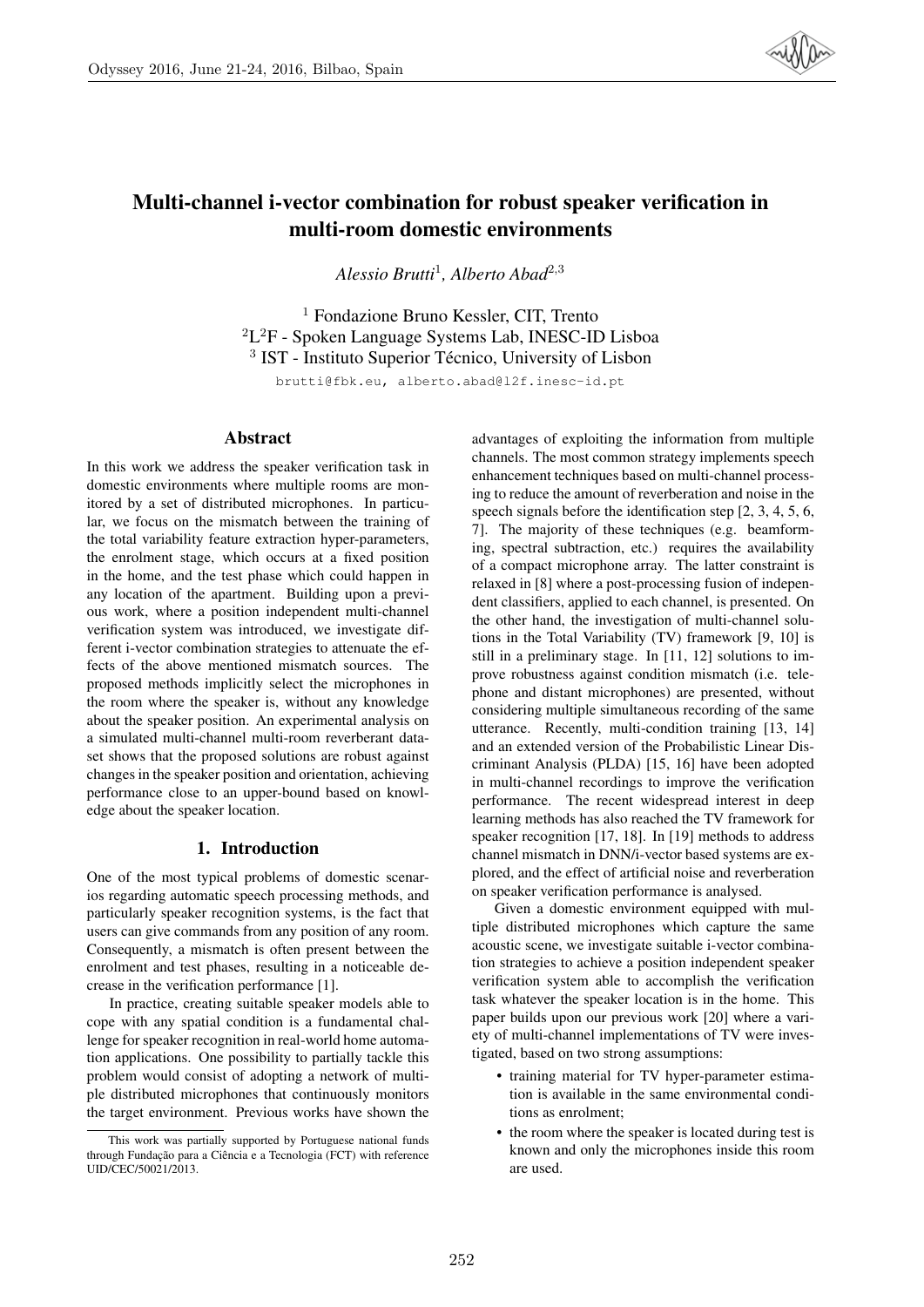In the present work, we attempt to relax those highly impractical constraints. This is attained by selecting or combining i-vectors through confidence measures derived from the Universal Background Model (UBM) Loglikelihoods (UL).

The paper is organised as follows. Section 2 introduces the domestic scenario addressed in this work. The multi-channel TV framework proposed in [20] is described in Section 3. Section 4 presents the experimental validation, including data description, experimental framework and attained results. Finally, Section 5 concludes the paper with final remarks and future work.

## 2. Domestic application scenario

In this paper we address a speaker verification application in a domestic scenario where the multiple rooms of an apartment are monitored by a network of distributed microphones. Realistic applications in such a scenario can envisage that the speaker enrolment stage, that is controlled by the system, takes place in a specific spot in the apartment. On the other hand, the speaker should be free to interact with the system from any position in the home and, consequently, the system must be able to verify the identity of the speaker anywhere.

Figure 1 shows the layout of the real apartment we used in the experiments. Microphone positions and the grid of possible source positions and orientations are also shown in the figure. The "fixed" position/orientation for speaker enrolment is in the Livingroom (black square). Conversely, in the verification stage the speaker positions and orientations are randomly selected among those available in 3 rooms: Kitchen (red), Livingroom (blue) and Bedroom (yellow), choosing a different position/orientation pair for each test utterance. The number of microphones considered in each room has been restricted to one representative channel per wall/ceiling, i.e. 4 microphones in the Kitchen, 5 in the Livingroom and 3 in the Bedroom.

## 3. Multi-channel Total Variability

### 3.1. Baseline System

The baseline speaker verification system is the multichannel TV framework presented in [20]. Let us denote with  $x_m(t)$  the signal acquired by the m-th microphone  $(m = 1, \ldots, M)$ . We consider the channel-independent single system  $\Lambda = \{U, T\}$ , where U is the UBM and T is the TV matrix. We consider two systems:

- $\Lambda_{ct} = \{U_{ct}, T_{ct}\}\$ : trained on clean close-talking signals;
- $\Lambda_{mt} = \{U_{mt}, T_{mt}\}\$ : trained on reverberant material matching the conditions of the fixed-position enrolment.



Figure 1: Layout of the apartment used in the experiments. Squares and arrows indicate the possible speaker positions and orientations. The black square and arrow represent the enrolment position.

During enrolment, the signals  $x_m(t)$  are used together with the system  $\Lambda$  to obtain  $M_e$  speaker model vectors  $w_m(s)$  ( $m = 1, ..., M_e$ ) where  $M_e$  is the number of microphones available in enrolment, for each enrolment speaker s. Given the multiple enrolment observations, a single i-vector model is derived by simple averaging all the vectors of a given speaker s:

$$
\overline{w}(s) = \frac{1}{M_e} \sum_{m=1}^{M_e} w_m(s).
$$
 (1)

Likewise, during test, an i-vector  $w_m(u)$  of the test utterance u is obtained for each channel  $m$  ( $m =$  $1, \ldots, M_t$ , where  $M_t$  is the number of microphones in the room and typically  $M_t \neq M_e$ . A single test i-vector is then derived averaging all the channels:

$$
\overline{w}(u) = \frac{1}{M_t} \sum_{m=1}^{M_t} w_m(u). \tag{2}
$$

At this point a single verification score can be obtained applying the cosine scoring on the average enrolment speaker and test utterance i-vectors:

$$
\overline{C}(s, u) = \langle \overline{w}(s), \overline{w}(u) \rangle. \tag{3}
$$

Figure 2 shows a summary diagram of the multi-channel TV framework described in this section.

We also adopt two i-vector processing stages that are expected to contribute to a partial reduction of the channel variability: i-vector centering and whitening [21]. Both mean and decorrelation matrix parameters are estimated using training data from unknown speakers (not belonging to the set of enrolment speakers) from all the available channels in the case of the  $\Lambda_{\rm mt}$  system and from close-talking speech in the case of  $\Lambda_{\rm ct}$ .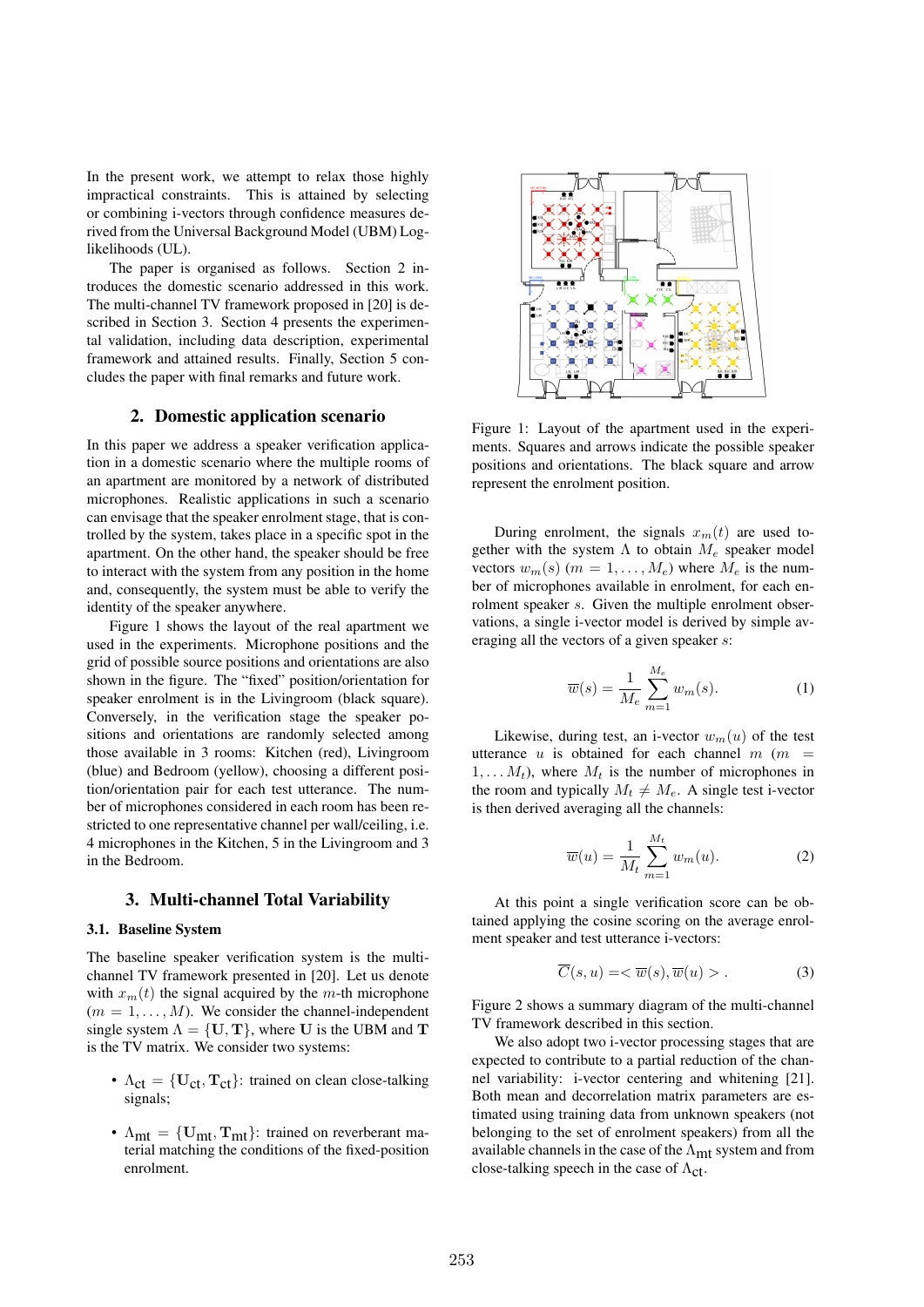

Figure 2: Block diagram of the multi-channel speaker verification system.

In addition, T-norm score normalisation (only mean) is applied [22], in which the mean off-set is estimated on all enrolment speaker model scores S as follows:

$$
\overline{C}'(s,u) = \overline{C}(s,u) - \frac{1}{S} \sum_{i=1}^{S} \overline{C}(i,u). \tag{4}
$$

### 3.2. UL-based i-vector combination

A reasonable hypothesis regarding the uniform combination of speaker vectors in Eq. 1 and Eq. 2 is that it should be more effective if all the channels considered present a similar degree of match (or mismatch) with respect to the training data characteristics. In particular, in our previous work in [20], we considered that this similarity assumption holds only for the subset of microphones located in the room where the speaker is, and consequently, only those microphones were used. Thus, speaker position knowledge was implicitly assumed. However, recent studies addressing the problem of speaker localisation in multi-room environments based on microphone networks have shown that the room detection error rates are not insignificant, unless very articulated and computational expensive algorithms are employed [23, 24].

In this work, we consider that no knowledge about the speaker position is available during verification. Consequently, considering the former hypothesis, a suitable i-vector combination (or selection) strategy is needed to avoid speaker verification performance deterioration due to the inclusion of less informative channels in the uniform vector combination. To this end, we propose to replace the averaging of Eqs. 1 and 2 with the following weighted combination:

$$
\overline{w}(u) = \frac{1}{M_t} \sum_{m=1}^{M_t} l_m(u) w_m(u); \sum_{m=1}^{M_t} l_m(u) = 1, \quad (5)
$$

where, following the method presented in [23], the

weights  $l_m(u)$  are proportional to the log-likelihood obtained evaluating the UL of the TV system ( $\Lambda_{\rm mt}$  or  $\Lambda_{\rm ct}$ ) against the incoming utterance  $u$ . The basic underlying goal is to emphasise more those channels that better match the training conditions. The same process is applied both to the enrolment and verification utterances.

#### 3.3. UL-based N-best i-vector selection

As an alternative to the weighted combination approach, an N-best combination strategy can be considered. Microphone channels are ranked according to the UL attained and only the N-best i-vectors are used either for uniform or weighted combination. Without loss of generality, let us assume that:

$$
l_1(u) \geq l_2(u) \geq \ldots l_{M_t},
$$

Eq. 5 is modified as:

$$
\overline{w}(u) = \frac{1}{N} \sum_{m=1}^{N} l_m(u) w_m(u); \sum_{m=1}^{N} l_m(u) = 1, \quad (6)
$$

where  $l_m(u) = \frac{1}{N}$  in the case of uniform averaging.

## 4. Experimental evaluation

#### 4.1. Data description

We simulated a multi-channel reverberant data-set through convolution of clean speech segments with a set of Room Impulse Response (RIR)s, measured in the target apartment [25]. Figure 1 shows the floor plan of the apartment and the possible positions and orientations of the speaker. Note that in this work, we are considering the effects of reverberation only and no additive noise has been incorporated into the data generation process. The clean speech segments used for simulation are obtained from the Portuguese corpus *Base de Dados em Portugues eUropeu, vocaBul ˆ ario Largo, Independente do ´ orador e fala COntínua* (BD-PUBLICO) [26] that contains data from 60 female and 60 male speakers. Speakers were divided into two gender-balanced disjoint sets: enrolment and unknown speakers. The unknown speakers' data were used to train the UBM, TV matrices and centering and whitening transformation parameters. For the enrolment of the speakers, we limited the total duration of speech to approximately 60s per speaker.

#### 4.2. Evaluation protocol

The test set consisted of the remaining data, not used in the enrolment sets, totalling 3107 test utterances: 1045, 1000 and 1062 in the Kitchen, Livingroom and Bedroom respectively. Considering that in typical domestic applications only the home owners are registered into the system and have access to the services, an open-set speaker verification task better resembles the problem.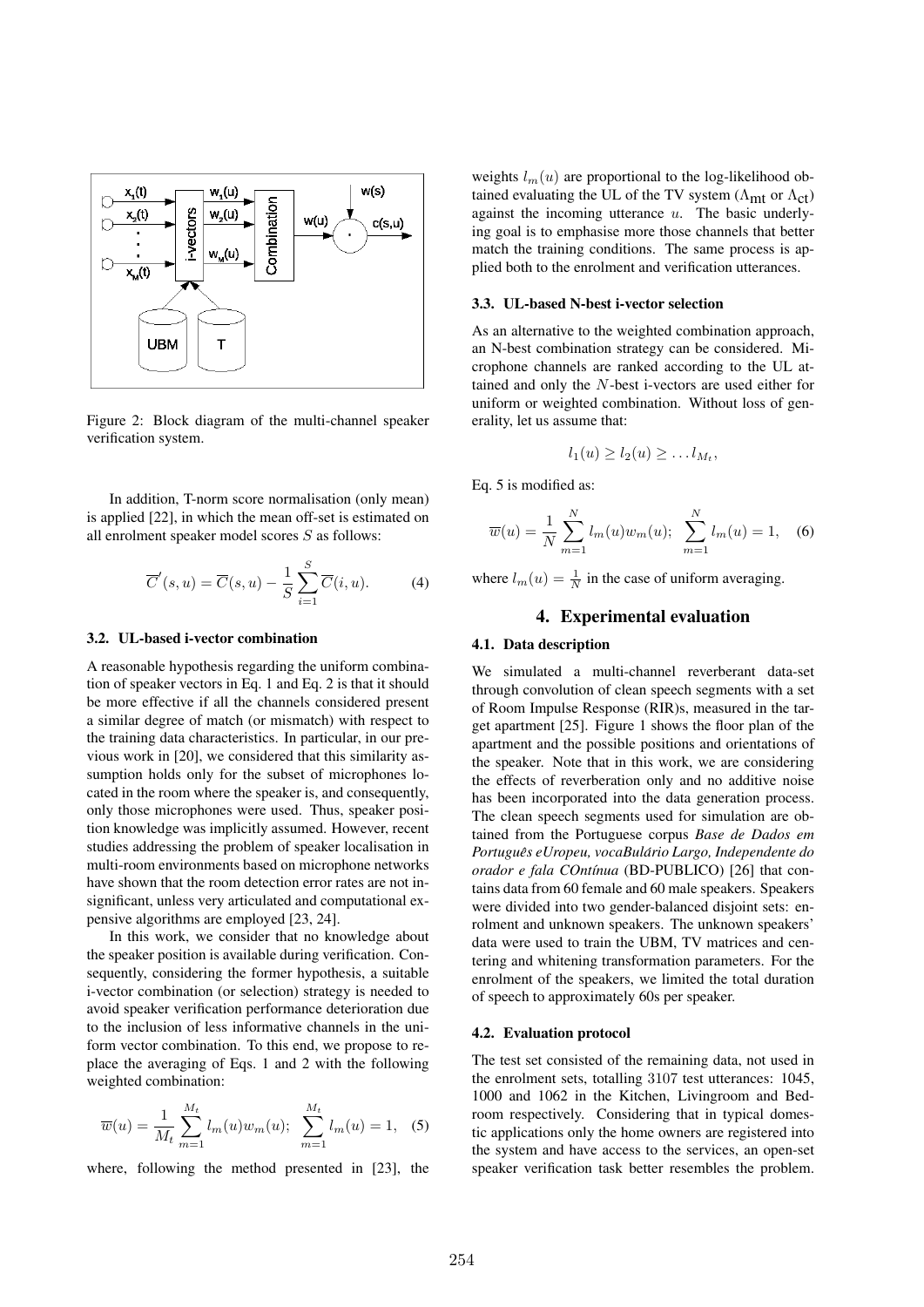To this end, and given the relatively small number of enrolment speakers, we apply a sort of 2-fold open-set validation: enrolment speaker models are randomly split in two halves, one is kept as actual enrolment speakers and the others are disregarded (and the corresponding test utterances are considered to be from "unknown" speakers). This evaluation process is repeated using 10 different random partitions and the mean performance is computed. Thus, the total number of gender-independent trials at each random partition is 93210. Note that in enrolment only the 5 microphones of the Livingroom are used  $(M_e = 5)$  and best-N i-vector selection is not applied.

We consider two test conditions:

- in the *matched* test set the speaker is always located in the enrolment position;
- the *3-Rooms* test set simulates the target application scenario with random speaker positions and orientations in 3 different rooms of the apartment.

## 4.3. TV implementation

In the following speaker verification experiments, ivectors are based on Mel-Frequency Cepstral Coefficients (MFCCs) features extracted in 20 ms frames, with 10 ms overlap. Each feature vector is composed of 15 static MFCCs with its derivatives, totalling 30 dimensions. The TV matrix is estimated according to [27], starting from a gender independent UBM modelled by a mixture of 1024 Gaussian distributions. The dimension of the total variability subspace is fixed to 400. Zero and first-order sufficient statistics of the training sets are used for training the TV matrix T: 10 EM iterations are applied for both ML and minimum divergence update. The covariance matrix is not updated in any of the EM iterations. The estimated  $T$  matrix is in turn used for extraction of the total variability factors from the speech segments as described in [27]. Finally, the resulting factor vectors are normalised to be of unit length, which we will refer to as i-vectors.

#### 4.4. Experimental results

Figure 3 shows the Equal Error Rate (EER) obtained with the reverberant system  $\Lambda_{\rm mt}$  as a function of the number of microphones in both the *3-Rooms* and the *matched* scenarios. Note that, overall, verification performance of the systems addressed in this work are in general quite good in absolute terms (approx.  $2.5 - 3\%$  in the worst case). This is mainly related to the absence of additional environmental noise in the experimental data.

Focusing on the matched scenario, the best performance is achieved using the 5-best i-vectors, which is the number of channels available in the Livingroom, where the enrolment position is defined. This means that the UL is a good metrics to identify the most reliable channels. This claim is supported by the fact that the weighted



Figure 3: EER as a function of the number of microphones used, with the system  $\Lambda_{\rm mt}$ . The speaker during verification is in the enrolment position (light blue and red) or randomly located in the apartment (dark blue and green).

combination saturates for  $N > 5$ , implying that bad microphones correctly receive low weights. For  $N = 5$ , ivectors averaging delivers slightly better results than the weighted combination, implying that the UL provides a good ranking of the i-vectors but it is not so reliable in providing a fine weight definition between similar channels. This ability of UL to coarsely classify different channels is consistent with the results reported in [23] for multi-microphone ASR in home environments. Note however that the performance of the averaging deteriorates when more microphones are included, in contrast to the saturation observed in the weighted combination. Therefore, the weighted combination seems to be preferable when there is no prior knowledge about the optimal number of N-best microphones. This is more evident when considering the *3-Rooms* scenario in Figure 3: in this case the best  $N$  value is 6, which does not seem possible to be determined a-priori since it does not correspond to the number of microphones of the enrolment room (or any other room) and because it can be strongly conditioned by the specific characteristics of the test set (note that this is the best value on average over all the tests). Conversely, at the cost of a minor performance deterioration, the weighted combination allows using all the channels without taking hard decisions about the number of microphones.

Similarly, Figure 4 shows the EER obtained with the system  $\Lambda_{\rm ct}$  trained on close-talking data. In this case the gap for the best case  $(N = 5)$  between the averaging and the weighted combination is slightly larger (approximately 0.1% compared to the very small difference observed for  $\Lambda_{\rm mt}$ ). This can be explained by the fact that the huge mismatch between the clean data used to train the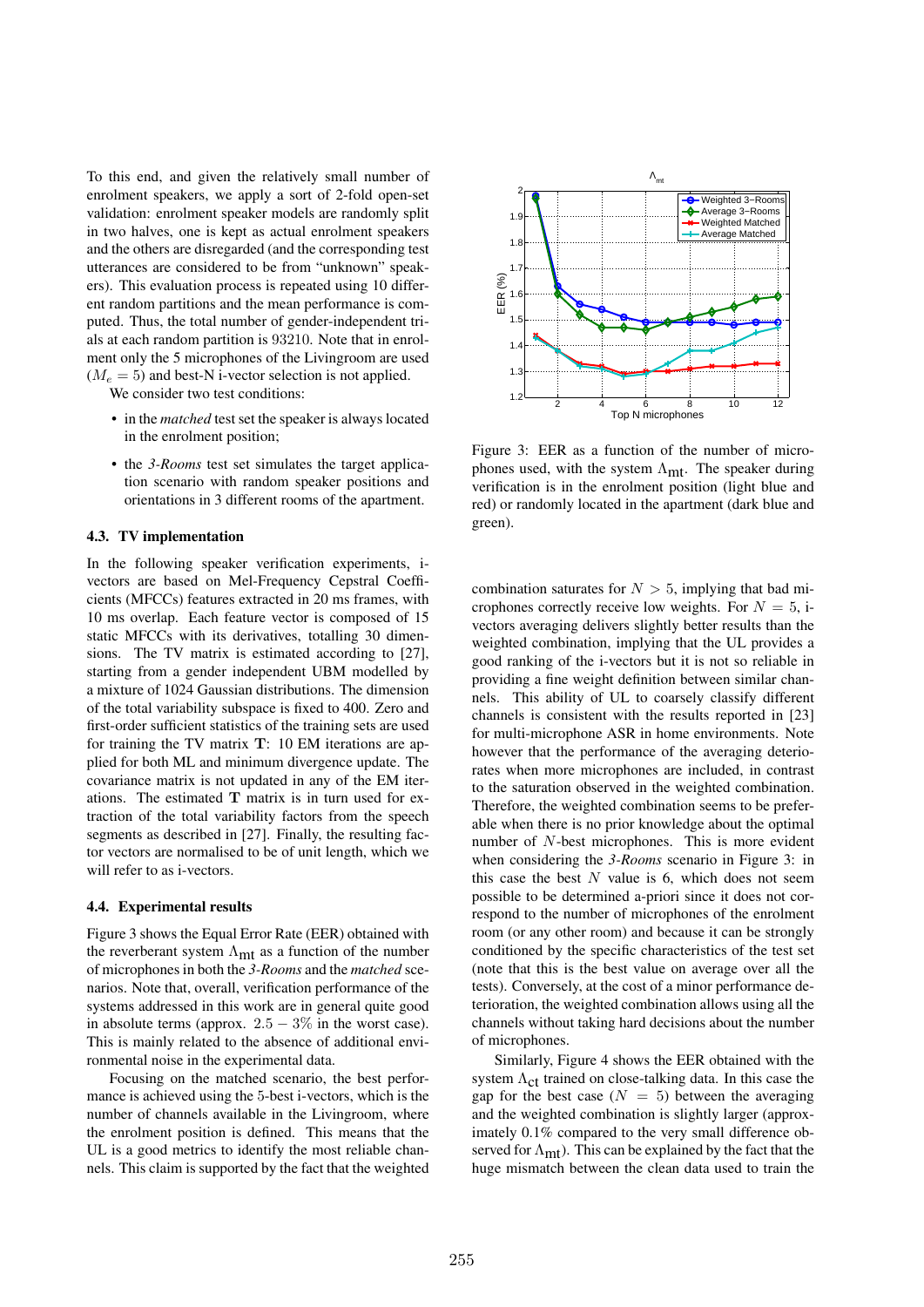

Figure 4: EER as a function of the number of microphones used, with the system  $\Lambda_{\text{cf}}$ . The speaker during verification is in the enrolment position (light blue and red) or randomly located in the apartment (dark blue and green).

system and the enrolment and test signals makes the UL less reliable. Nevertheless, also in this case the weighted combination allows considering all the channels without knowledge about the microphone and speaker positions.

Table 1 summarises some of these results in comparison with the upper-bound system described in [20]. This system assumes knowledge about the speaker position and consequently uses only the microphones of the room where the speaker is. Note that here numbers are slightly different with respect to [20] because we are considering an open-set verification task. The proposed methods achieve very close performance to the upper bound. As observed above, the gap between the weighted combination and the N-best averaging is larger when  $\Lambda_{\rm ct}$  is used. This behaviour makes sense because the large mismatch between training and test signals leads to less reliable UL scores. The gap is particularly wide in the *3-Rooms*- $\Lambda_{\rm ct}$  combination: this case is particularly challenging because both mismatches (training and position) are present and the weighted combination results less effective.

Finally, Figure 5 shows the speaker verification performance of the reverberant  $\Lambda_{\rm mt}$  system obtained with each single channel in both test conditions: *matched* and *3-Rooms*. The first letter of the channel ID represents the room where the microphone is located. Note that performance of individual channel for uniform and weighted combination may differ due to different processing of the enrolment data. As discussed in [20], the figure shows that combining test i-vectors provides performance improvements with respect to single channel verification. Note that in the *matched* test conditions, the microphones in the Livingroom outperform all the other channels, as expected, but still both i-vector combination strategies are



Figure 5: Speaker verification performance of the  $\Lambda_{\rm mt}$ system for each single channel in comparison with the proposed combinations (for the i-vector average, the optimum number of microphones is used). The first letter of the channel ID represents the room where the microphone is located: L=livingroom, B=bedroom, K=kitchen. The remaining two characters identify the channel in the room (see Figure 1). The final bar (CMB) refers to either average or weighted combination (see legend).

able to bring additional improvements. In the *3-Rooms* case, the difference between the channels is smaller and the combination allows for considerable performance improvements. Interested readers can find a more detailed comparison between single channel baselines and different multi-channel TV systems in [20].

# 5. Conclusions

In this paper we presented two methods for combining and selecting i-vectors extracted from the signals observed by multiple distributed microphones in a domestic scenario. The proposed weighted average based on UL is shown as an effective combination strategy of i-vectors, even when the position of the speaker is not known. The same method is also effective when the TV system is trained on mismatched close-talking material.

Moving towards a more realistic application scenario, we plan to remove the constraint on the fixed and known enrolment position, allowing the speaker to enrol from anywhere in the home, eventually in an unsupervised manner. A further issue to address towards a real application is robustness against environmental noise.

Future work will address the development of more informative combination weights (or more articulated combination functions). In fact, the UL provides a reliable ranking of the channels but the i-vectors resulting from the weighted combinations are less accurate than those obtained with a simple uniform combination of the Nbest microphones.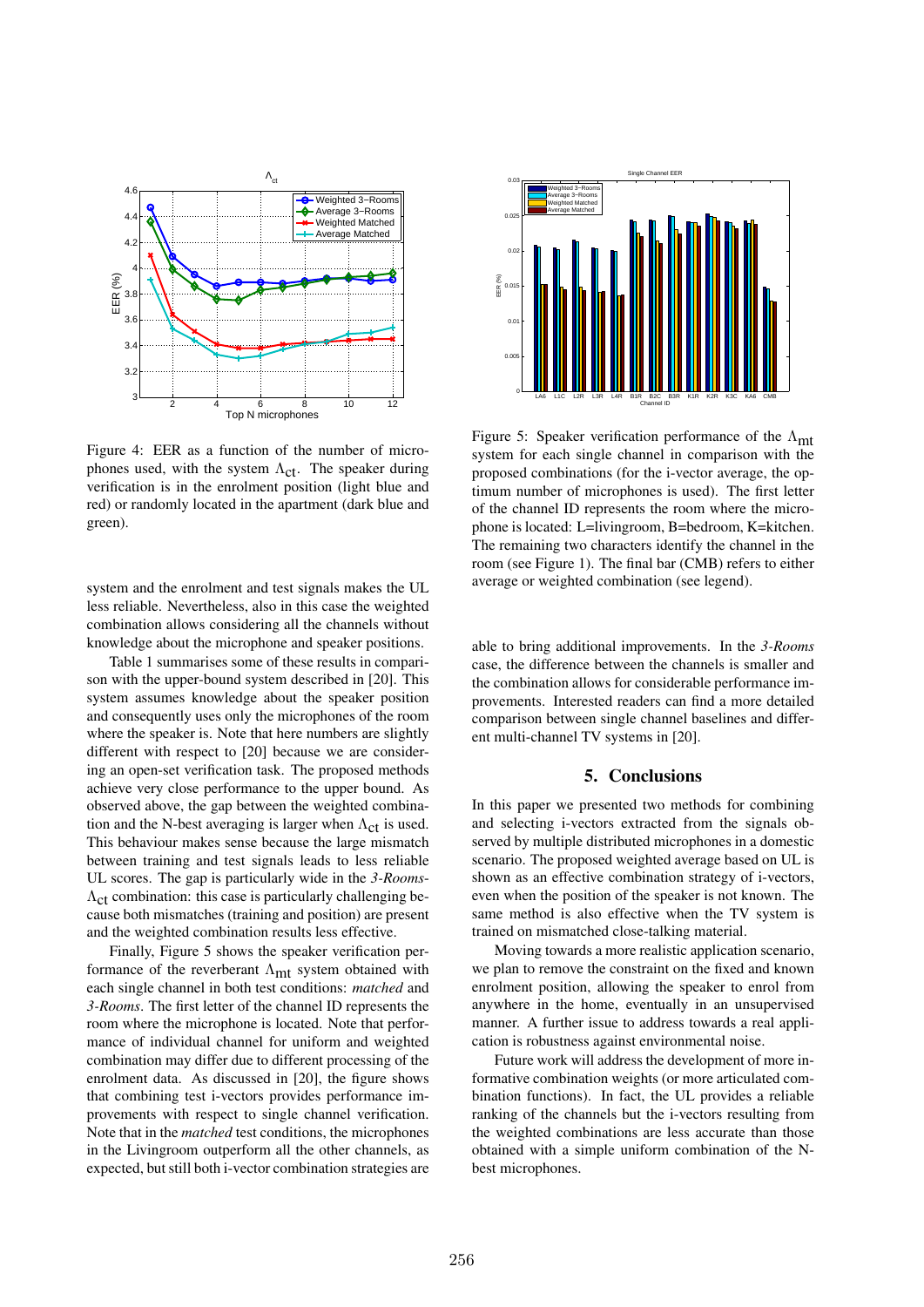| Scenario | System       | Upper Bound[20] | Avg 12ch | Avg N-best $[5-6]$ | Weighted 12ch | Weighted N-best [5-6] |
|----------|--------------|-----------------|----------|--------------------|---------------|-----------------------|
| matched  | ⊥mt          | 1.20            | 4.47     | .28                | 1.33          | 1.29                  |
|          | $\Lambda ct$ | 3.29            | 3.54     | 3.30               | 3.45          | 3.38                  |
| 3-Rooms  | ⊥mt          | 1.42            | 1.59     | 1.46               | 1.49          | 1.49                  |
|          | $\Lambda ct$ | 3.57            | 3.96     | 3.83               | 3.91          | 3.89                  |

Table 1: EER(%) of the proposed methods in comparison with an upper-bound based on knowledge of the room where the speaker is located. 5-best channels are considered in the *matched* scenario, while 6-best is the optimal solution in the *3-Rooms* case.

A further interesting research direction is the use of PLDA [28] to handle the multiple observations. Finally, the solutions for channel mismatch robustness proposed by [11, 12] can also be investigated for comparison or to further improve the performance of our multi-channel solutions.

## 6. References

- [1] P.J. Castellano, S. Sradharan, and D. Cole, "Speaker recognition in reverberant enclosures," in *IEEE International Conference on Acoustics, Speech, and Signal Processing*, 1996.
- [2] Oin Jin, Runxin Li, Oian Yang, Kornel Laskowski, and Tanja Schultz, "Speaker identification with distant microphone speech," in *IEEE International Conference on Acoustics, Speech and Signal Processing*, 2010.
- [3] Zhaofeng Zhang, Longbiao Wang, and Atsuhiko Kai, "Distant-talking speaker identification by generalized spectral subtraction-based dereverberation and its efficient computation," *EURASIP Journal on Audio, Speech and Music Processing*, vol. 2014, pp. 15, 2014.
- [4] Qiguang Lin, Ea-Ee Jan, and J. Flanagan, "Microphone arrays and speaker identification," *IEEE Transactions on Speech and Audio Processing*, vol. 2, no. 4, pp. 622–629, Oct 1994.
- [5] Iain McCowan, Jason Pelecanos, and Sridharan, "Robust speaker recognition using microphone arrays," in *Speaker Odissey*, 2001.
- [6] J. Ortega-Garcia and J. Gonzalez-Rodriguez, "Providing single and multi-channel acoustical robustness to speaker identification systems," in *IEEE International Conference on Acoustics, Speech, and Signal Processing*, 1997.
- [7] Jack W. Stokes, John C. Platt, and Sumit Basu, "Speaker identification using a microphone array and a joint HMM with speech spectrum and angle of arrival," July 2006, Institute of Electrical and Electronics Engineers, Inc.
- [8] Jordi Luque and Javier Hernando, "Robust speaker identification for meetings: UPC CLEAR'07 meeting room evaluation system," in *Multimodal Technologies for Perception of Humans, International Evaluation Workshops CLEAR and RT 2007, Revised Selected Papers*, 2007, pp. 266–275.
- [9] Najim Dehak, Réda Dehak, Patrick Kenny, Niko Brümmer, Pierre Ouellet, and Pierre Dumouchel, "Support vector machines versus fast scoring in the low-dimensional total variability space for speaker verification," in *Interspeech*, 2009.
- [10] N. Dehak, P. Kenny, R. Dehak, P. Dumouchel, and P. Ouellet, "Front-end factor analysis for speaker verification," *IEEE Transactions on Audio, Speech, and Language Processing*, vol. 19, no. 4, pp. 788– 798, May 2011.
- [11] M. Senoussaoui, P. Kenny, N. Dehak, and P. Dumouchel, "An i-vector extractor suitable for speaker recognition with both microphone and telephone speech," in *Speaker Odyssey*, 2010.
- [12] N. Dehak, Z.N. Karam, D.A. Reynolds, R. Dehak, W.M. Campbell, and J.R. Glass, "A channel-blind system for speaker verification," in *IEEE International Conference on Acoustics, Speech and Signal Processing*, 2011.
- [13] P. Rajan, T. Kinnunen, and V. Hautamaki, "Effect of multicondition training on i-vector PLDA configurations for speaker recogntion," in *Interspeech*, 2013.
- [14] A. R. Avila, M. Sarria-Paja, F. J. Fraga, D. O'Shaughnessy, and T. Falk, "Improving the performance of far-field speaker verification using multi-condition training: The case of GMM-UBM and i-vector systems," in *Interspeech*, 2014.
- [15] J. Villalba and E. Lleida, "Handling i-vectors from different recording conditions using multi-channel simplified PLDA in speaker recognition," in *IEEE International Conference on Acoustics, Speech and Signal Processing*, 2013.